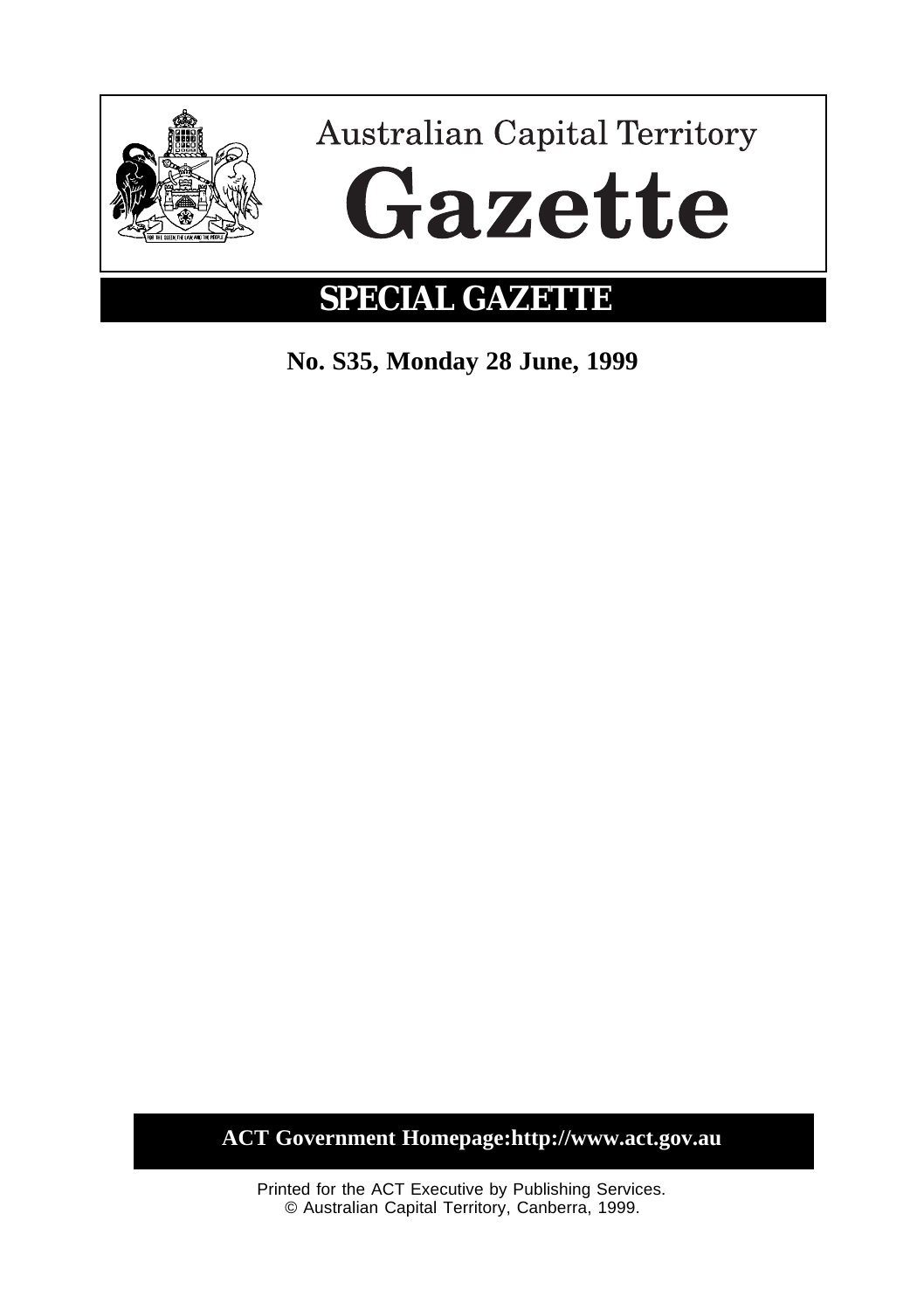# **NOTICE UNDER NATIONAL ELECTRICITY CODE**

NOTICE is hereby given pursuant to clause 9.1.1(h) of the National Electricity Code approved under section 6 of the National Electricity Law which forms the Schedule to the National Electricity (South Australia) Act 1996 that Schedule 9G (Ancillary Services Provisions) of the National Electricity Code is amended.

The Schedule 9G amendments to the National Electricity Code commence at the beginning of 30 June 1999.

The ACCC has granted interim authroisation in respect of these amendments by a letter dated 9 June 1999, which authorisation the ACCC has advised constitutes an approval on an interim basis of these amendments in accordance with clause 9.1.1(e) of the National Electricity Code.

As required by clause 9.1.1(h) of the National Electricity Code, copies of:

- (1) the notice from the ACT Minister notifying the Schedule 9G amendments to NECA;and
- (2) the ACCC's letter dated 9 June 1999

are set out below.

Both these amendments and a copy of the ACCC's letter of 9 June 1999 are set out in full in the document entitled "Ancillary Services Derogation" which can be viewed on the Internet website of National Electricity Code Administrator Limited (ACN 073 942 775) ("NECA") at www.neca.com.au under "The Code" section of that sebsite.

The National Electricity Code can be viewed on the NECA Internet website at www.neca.com.au and at the offices of NECA and the National Electricity Market Management Company Limited (ACN 072 010 327). A list of addresses where the Code can be viewed is available on the NECA website.

Dated: 25 June 1999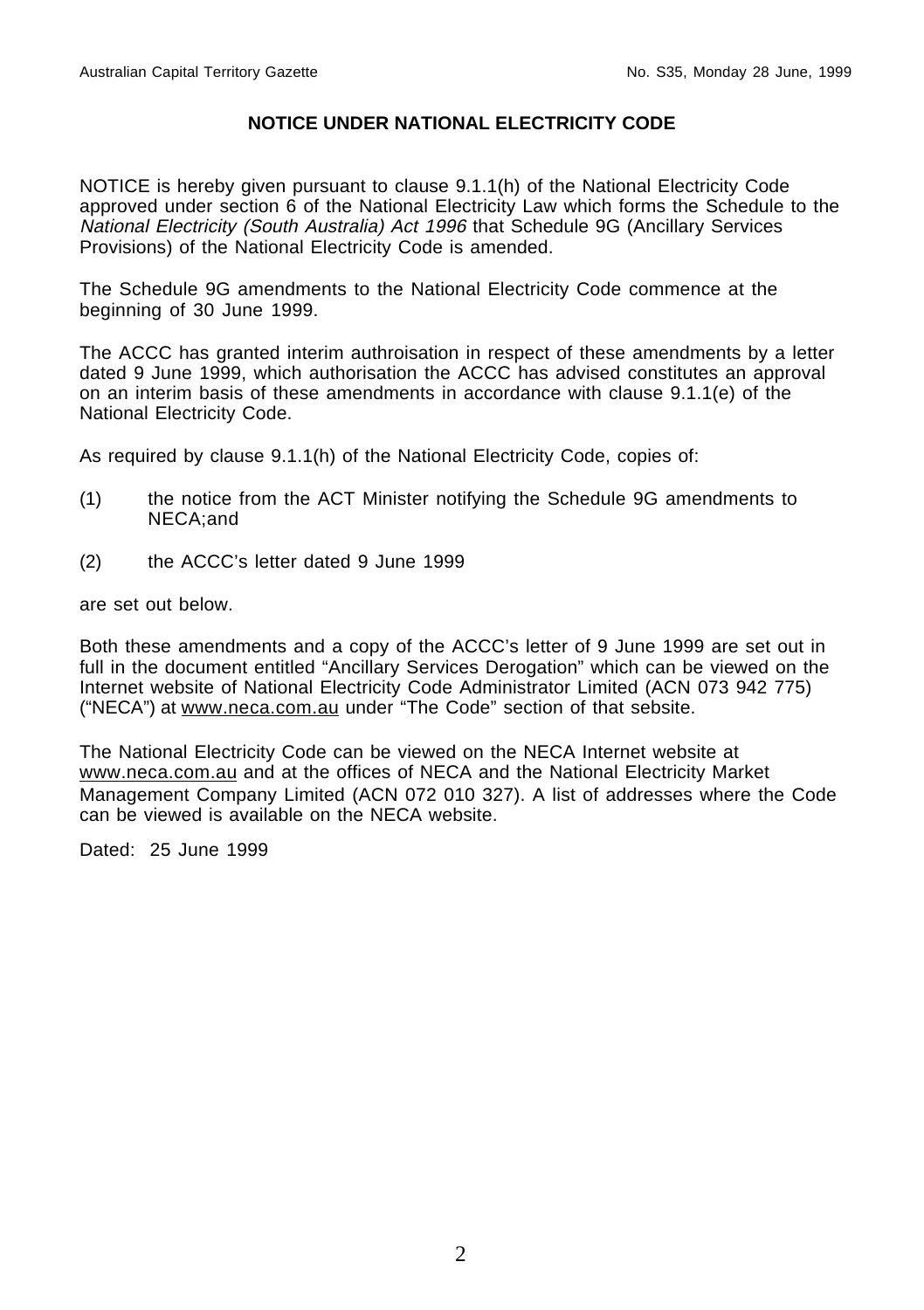## **NATIONAL ELECTRICITY CODE**

## **AMENDMENTS TO CHAPTER 9**

# **CLAUSE 9.1.1.**

# **AUSTRALIAN CAPITAL TERRITORY**

With effect from the beginning of 30 June 1999, I make the changes set out in Attachment A to Schedule 9G of the National Electricity Code as it applies to the Australian Capital Territory.

**Brendan Smyth** MLA Minister for Urban Services

Date: 24 June 1999

3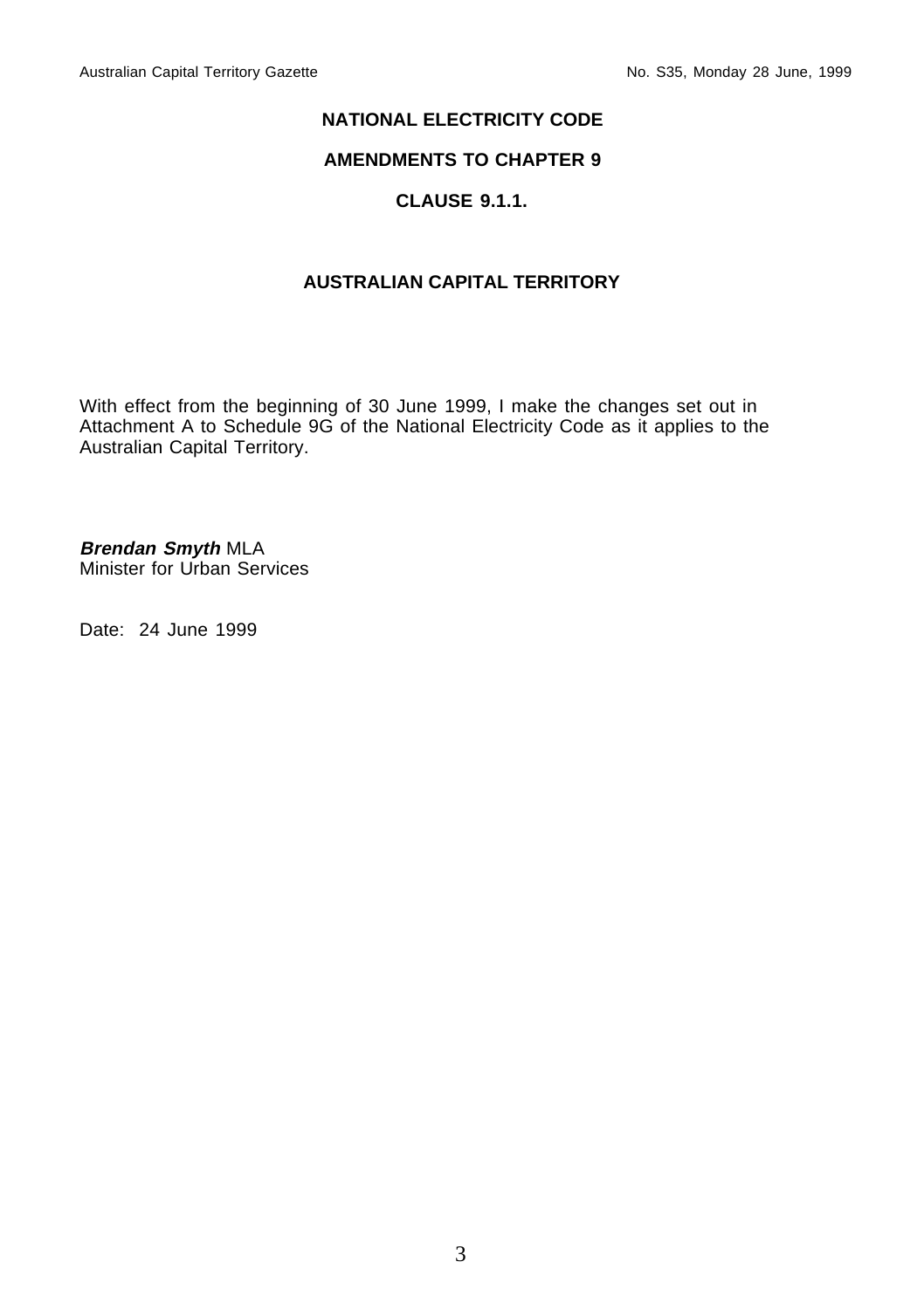# **Attachment A – Amendments to Schedule 9G of the Code**

#### **1 Item 1 of Schedule 9G:**

Delete the words before "NEMMCO".

#### **2 Item 2 of Schedule 9G:**

Replace the words "1 July 1999" with the following:

"the earlier of:

(a) the date on which the new ancillary services arrangements resulting from the report contemplated by clause 3.11.1(c) take effect; and

(b) 31 December 2000."

## **3 Item 5.2(a) of Schedule 9G:**

Add the words "or under paragraph 5.11" at the end.

#### **4 Item 5.4(d)(6) of Schedule 9G:**

Delete the words after "service".

#### **5 Item 5.11 of Schedule 9G:**

Insert the following new sub-paragraphs at the end of clause 5.11:

"(d) The Invitation to Tender issued by NEMMCO on 10 May 1999 (as amended) (called the **"Second ITT"**) is a call for offers under paragraph 5.4 notwithstanding anything else in this Code or the fact that the description and the procedure contemplated by paragraph 5.3 did not exist at the time the Second ITT was issued.

(e) Notwithstanding anything else in this Code:

(1) the description of each ancillary service included in the Second ITT is deemed to be the description contemplated by paragraph 5.3; and

(2) the quantities specified as indicative NEMMCO requirements in attachment A to the Second ITT in respect of the power system other than the Queensland system (as defined in clause 9.32.1) are taken to have been determined by applying a procedure developed under paragraph 5.3.

(f) Subject to paragraph  $(q)$ ,  $NEMMCO$  may at any time give an instruction to a Scheduled Generator in relation to any of its scheduled generating units nominating that:

> (1) the generating unit's excitation control system voltage set-point be set to give a nominated voltage; or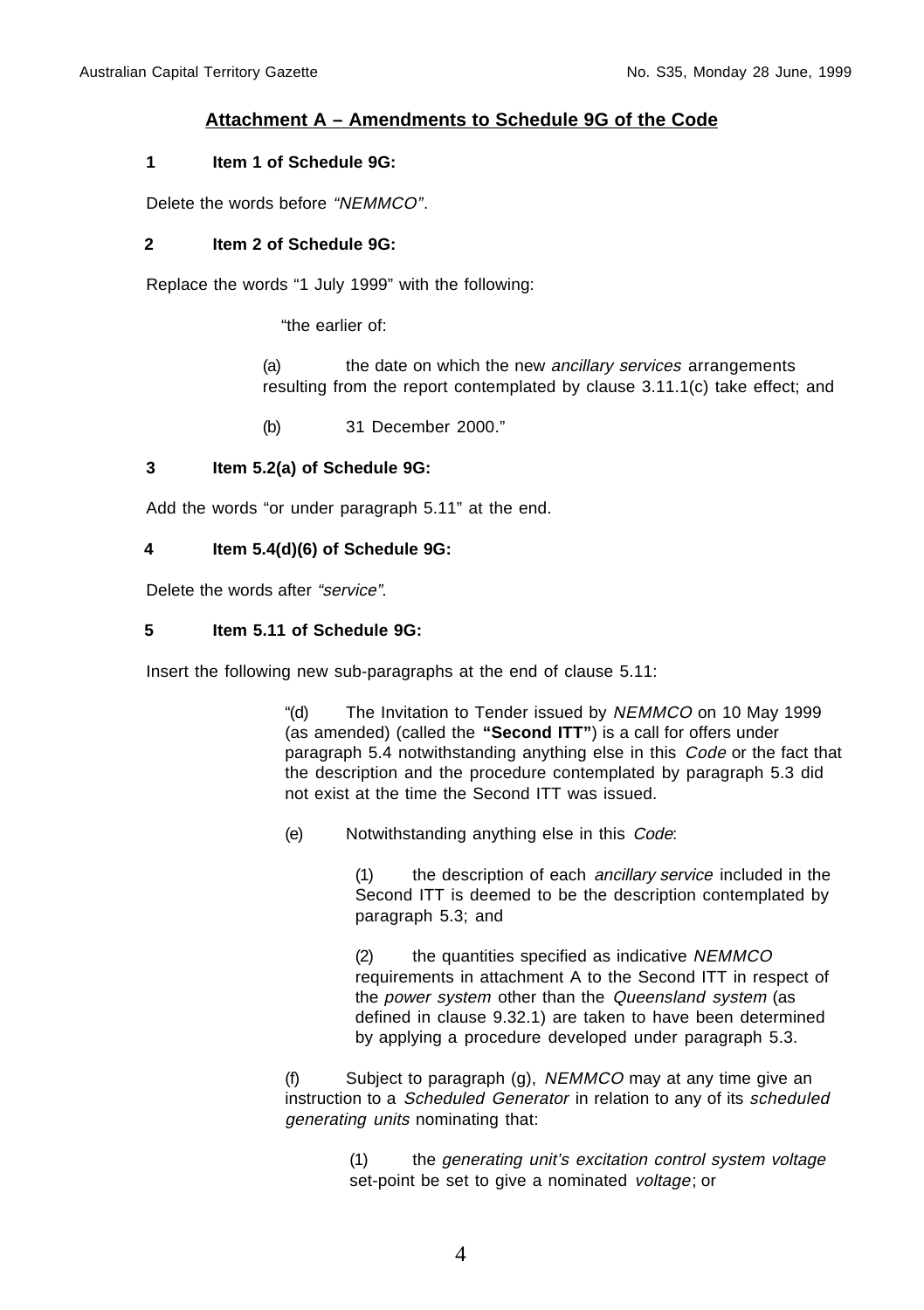(2) the generating unit be operated to provide or absorb a nominated reactive power flow at the generator terminals for that generating unit.

(g) Unless otherwise provided under an agreement for the provision of ancillary services or a connection agreement, NEMMCO may not give an instruction under paragraph (f) that requires a generating unit to provide or absorb a reactive power flow at the generator terminals for that *generating unit* which is outside the mandatory capability for that generating unit. The mandatory capability for a generating unit is the reactive power output and absorption capability determined in accordance with the first or second paragraph of clause S5.2.5.1 (as applicable and as modified by any relevant derogation) for that generating unit coincident with rated real power output of that *generating* unit and, to avoid doubt, that reactive power output and absorption capability applies at all levels of real power output including those below rated real power output.

(h) An instruction under this clause is a dispatch instruction for the purposes of this Code and in particular clause 4.9.8."

## **6 New Item 6A of Schedule 9G;**

Insert the following new Item 6A into Schedule 9G immediately following the existing Item 5:

# "6A **Report**

The report contemplated by clause 3.11.1(c) must be provided to NECA by 30 June 2000."

## **7 Item 6.2 of Schedule 9G:**

- 7.1 Delete "x -1" in the formula.
- 7.2 In the formula, replace "BPGE" with "TIGE" and "ABPGE" with "ATIGE".
- 7.3 Insert the following sentence at the end:

"This clause 6.2 only applies to trading intervals which occur prior to the end of 30 June 2000 and references in this clause 6.2 to a "trading" interval" are to be interpreted accordingly. In this clause 6.2:

> (1) "TASP" does not include amounts payable in under agreements entered into by NEMMCO in respect of the Queensland system or compensation payable under paragraph 5.8 for a direction in respect of the Queensland system; and

> (2) "trading interval gross energy" for a Market Participant does not include the adjusted gross energy figures for any connection point located in Queensland."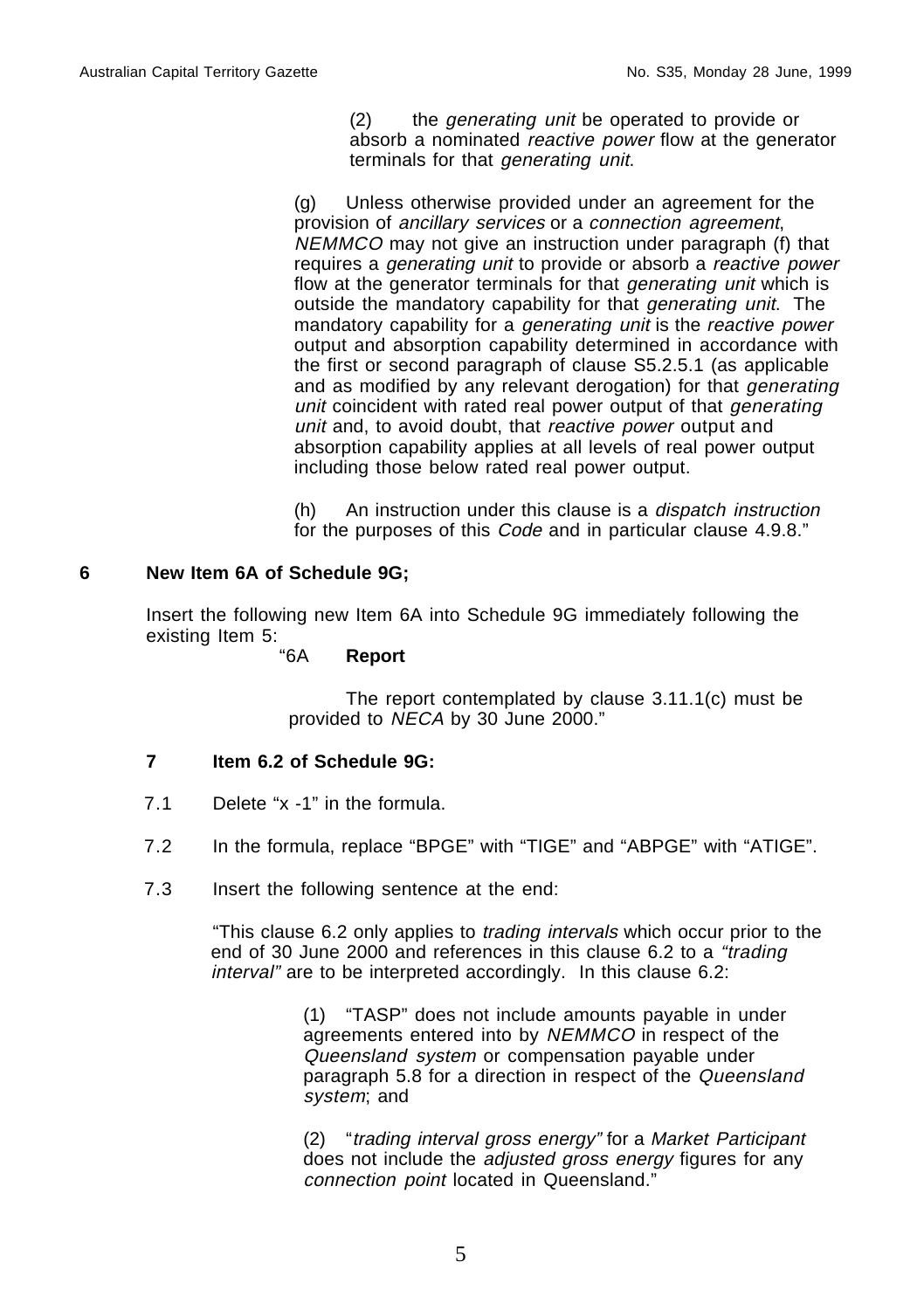#### **8 New Item 6.2A of Schedule 9G**

Insert the following new Item 6.2A into Schedule 9G immediately following the existing Item 6.2:

#### "6.2A **Ancillary services settlements from 1 July 2000**

(a) This clause 6.2A only applies to trading intervals which occur after the end of 30 June 2000 and references in this clause 6.2A to a "trading interval" are to be interpreted accordingly.

(b) A Market Generator is liable to pay to NEMMCO in respect of ancillary services each trading interval an amount calculated in accordance with the following formula:

> $ASA = TASP$   $x$   $TGE$ 2 ATGE

> > $ASA (in $)$  = the amount the Market Generator is liable to pay NEMMCO in respect of ancillary services for the trading interval;

TASP (in  $\$\$ ) = the total of:

(1) all amounts payable by NEMMCO in respect of the trading interval under agreements entered into by NEMMCO for the provision of ancillary services; and

(2) all compensation payable in respect of the trading interval under paragraph 5.8,

but does not include amounts payable under agreements entered  $into$  by *NEMMCO* for the provision of ancillary services in respect of the Queensland system or compensation payable under paragraph 5.8 for a direction in respect of the Queensland system;

TGE (in MWh)  $=$  the generator energy for the Market Generator for the trading interval; and

ATGE (in MWh)  $=$  the aggregate of the generator energy figures for all Market Generators for the trading interval.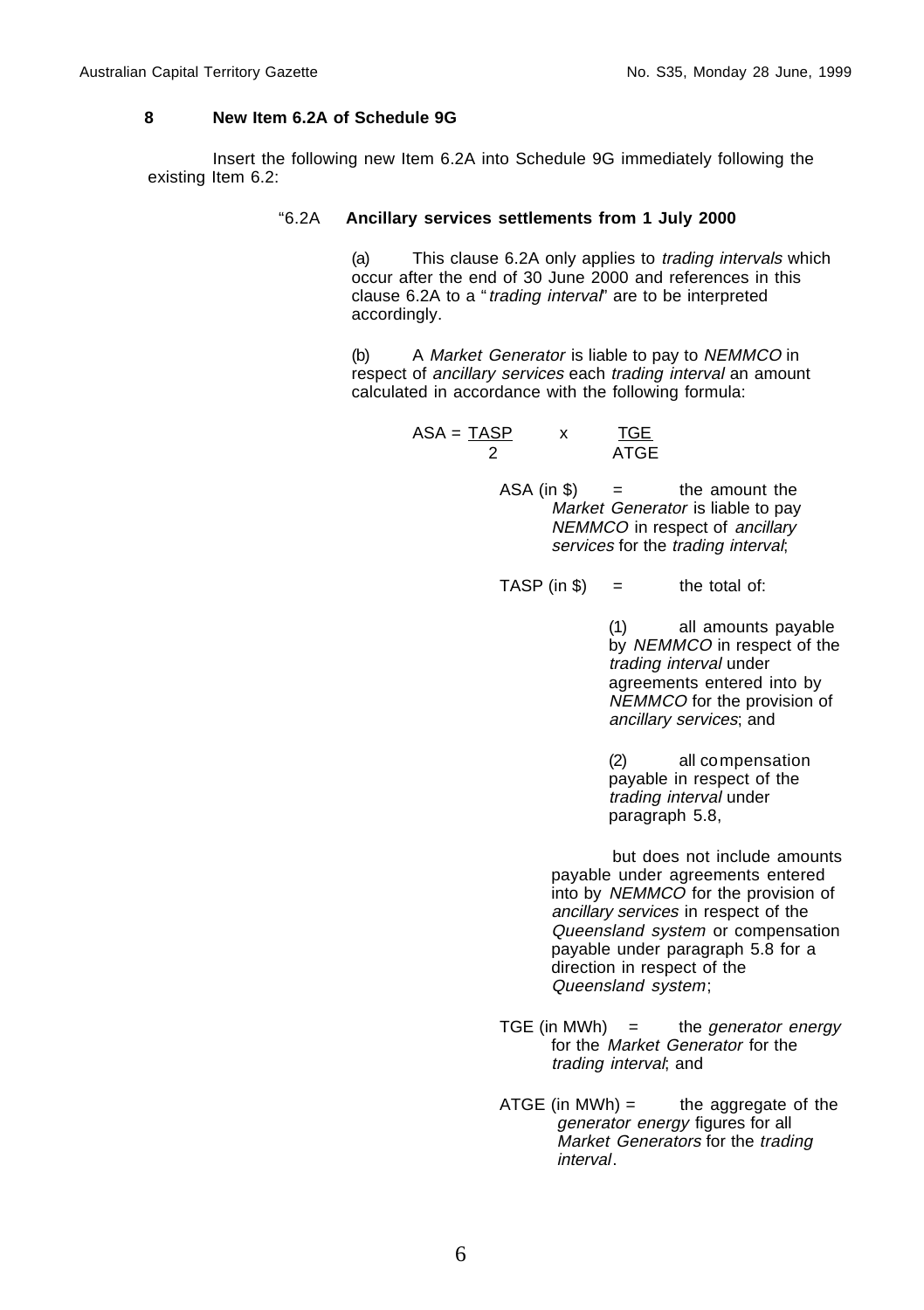(c) A Market Customer is liable to pay to NEMMCO in respect of ancillary services each trading interval an amount calculated in accordance with the following formula:

$$
ASA = \frac{TASP}{2} \qquad x \qquad \frac{ICE}{ATCE}
$$

 $ASA (in $)$  = the amount the Market Customer is liable to pay NEMMCO in respect of ancillary services for the trading interval;

- TASP (in \$) has the meaning given in paragraph (b).
- $TCE$  (in MWh) = the customer energy for the Market Customer for the trading interval; and
- $ATCE$  (in MWh) = the aggregate of the customer energy figures for all Market Customers for the trading interval.

#### (d) In this clause 6.2A:

(1) "generator energy" in respect of a Market Generator for a trading interval means the sum of the adjusted gross energy figures calculated for that trading interval in respect of that Market Generator's applicable connection points, provided that, if the sum of those figures is negative, then the Market Generator's generator energy for that trading interval is zero;

(2) a connection point is an applicable connection point of a Market Generator if:

> (A) the Market Generator is financially responsible for the connection point; and

(B) the connection point connects a market generating unit to the national grid; and

(C) that connection point is not located in Queensland

(3) "customer energy" in respect of a Market Customer for a trading interval means the sum of the adjusted gross energy figures calculated for that trading interval in respect of that Market Customer's relevant connection points; and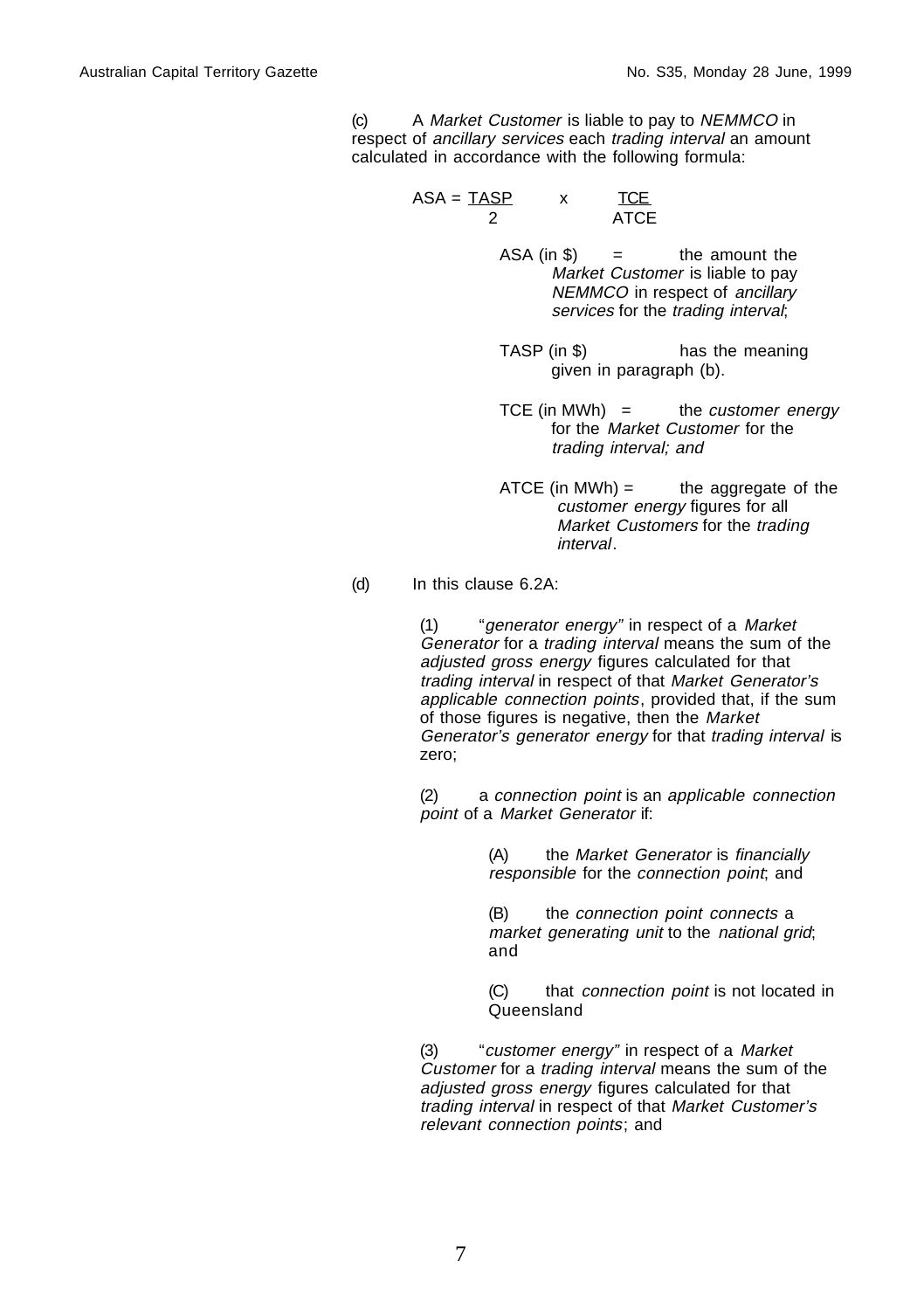(4) a connection point is a relevant connection point of a Market Customer if:

> (A) the Market Customer is financially responsible for the connection point;

(B) the load at that connection point has been classified (or is deemed to be classified) as a market load; and

(C) that connection point is not located in Queensland."

# **9 Item 6.3 of Schedule 9G:**

Insert the words "trading intervals which fall within" before the words "that billing period" and insert the words "or 6.2A" at the end.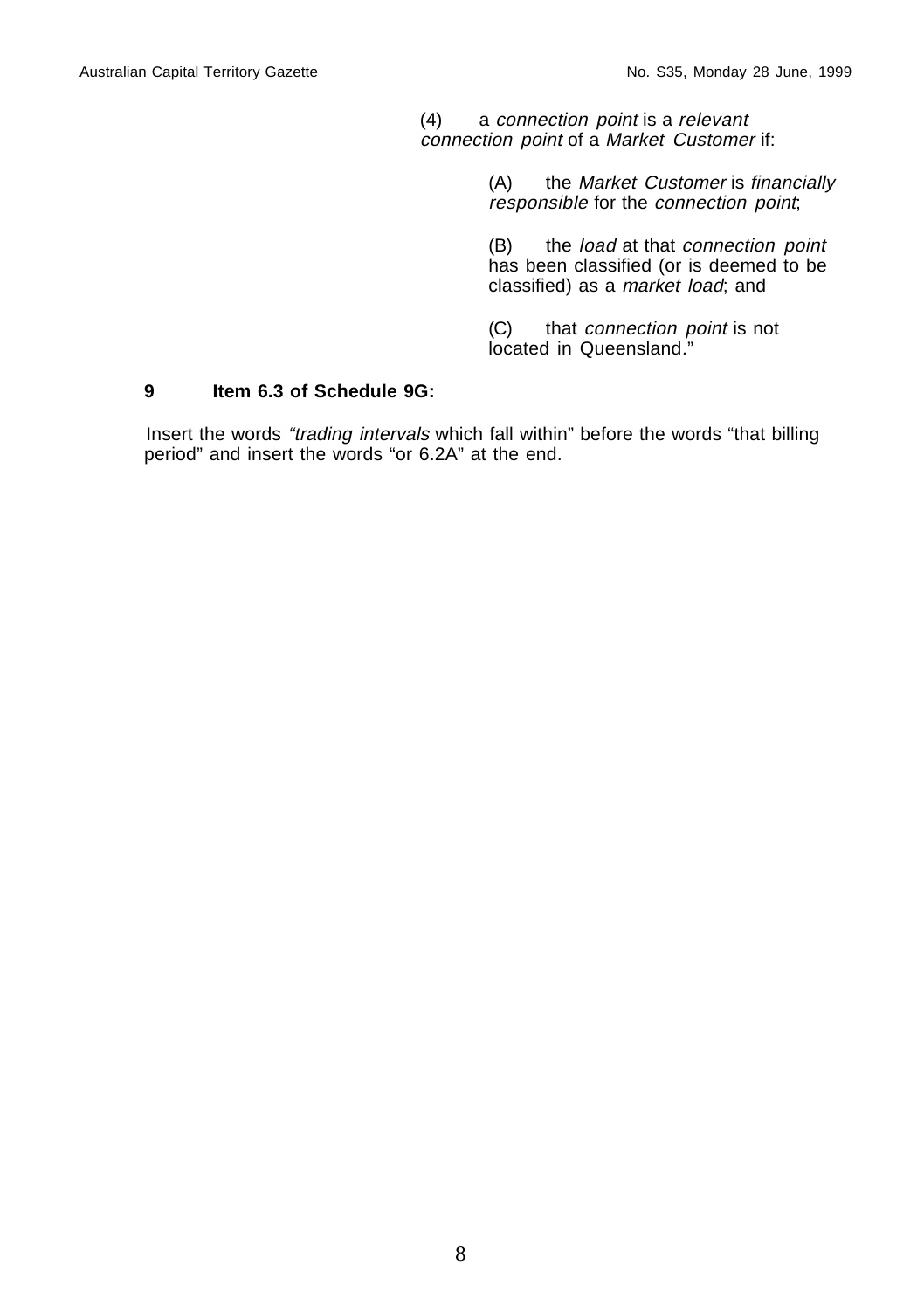# **Australian Competition and Consumer Commission**

Our Ref: CA 98/22

9 June 1999

Mr Stephen Kelly Managing Director National Electricity Code Administrator Level 4, 41 Currie Street ADELAIDE SA 5000

ATTN: Alex Cruickshank

Dear Mr Kelly

## **National Electricity Code - Applications for authorisation nos: A90671, A90672, and A90673**

I refer to your applications for authorisation of the National Electricity Code, as submitted to the Commission on 28 August 1998 and amended on 16 September, 22 September, 2 October, 6 October, 20 October, 26 October, 5 November and 20 November 1998.

The Commission has been made aware that the condition C3.2 imposed on the interim authorisation granted on 25 November 1998 is unlikely to be met. The South Australian government has requested that the condition be removed. The Commission has agreed to remove the condition.

Pursuant to subsection 91(2) of the Act, the Commission now revokes the interim authorisation dated 25 November 1998 and hereby grants interim authorisation for the applications A90671, A90672 and A90673.

This interim authorisation applies to:

- (a) The National Electricity Code in the form granted interim authorisation on 25 November 1998; and
- (b) all conduct to be engaged in under the National Electricity Code.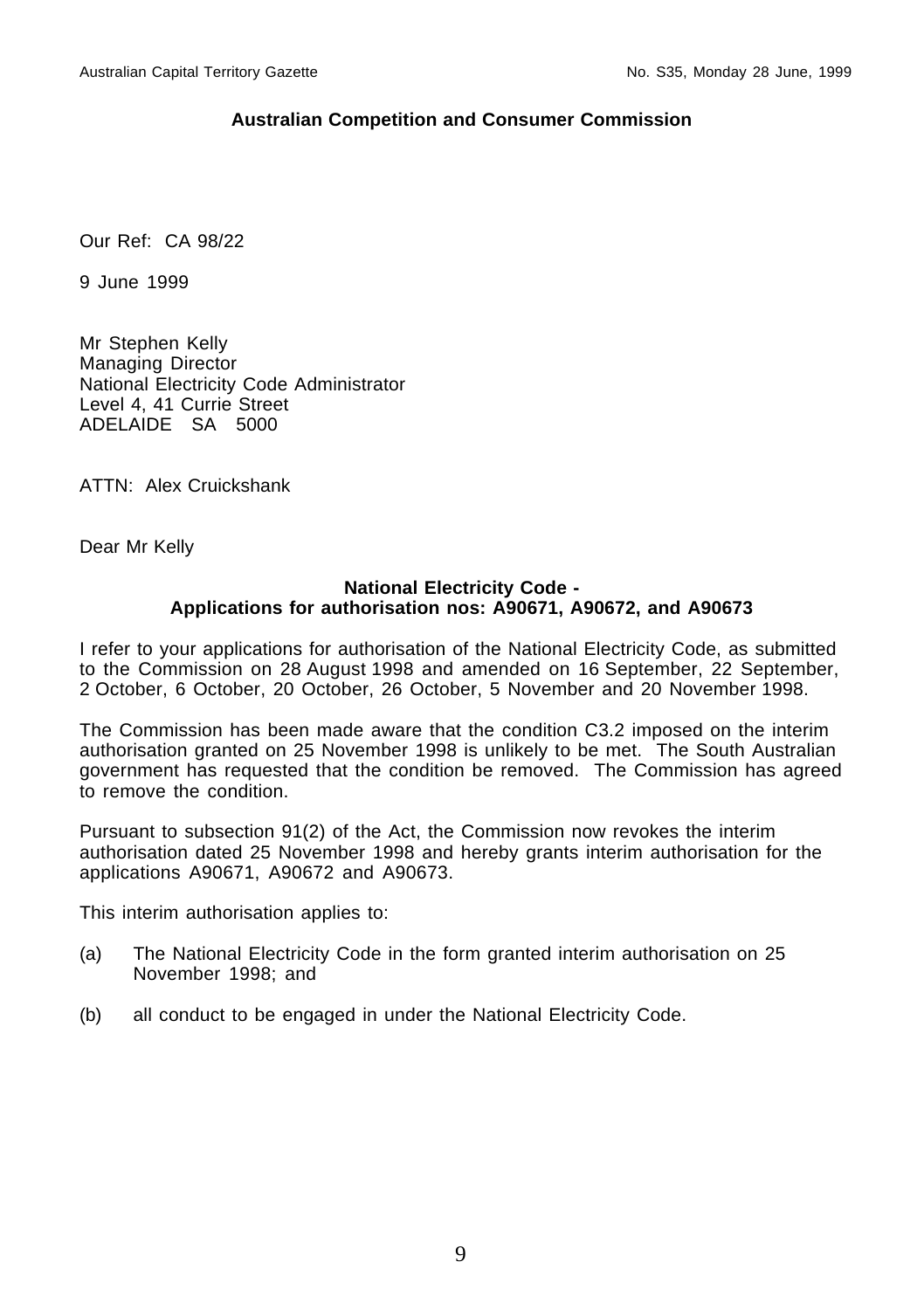These interim authorisations take effect from Wednesday 6 January 1999 and will lapse when the Commission reaches a final determination in regard to each application.

The Commission will endeavour to commence its statutory public consultation process regarding the applications as soon as possible, and hopes to release its draft determination in early 1999. Please note that under subsection 91(2) of the Trade Practices Act, the Commission may revoke an interim authorisation at any time.

If you have any queries about any issue raised in this letter, please contact myself on (02) 6243 1256 or Kaye Johnston on (02) 6243 1258.

Yours sincerely

(SIGNED)

Michael Rawstron Senior Assistant Commissioner